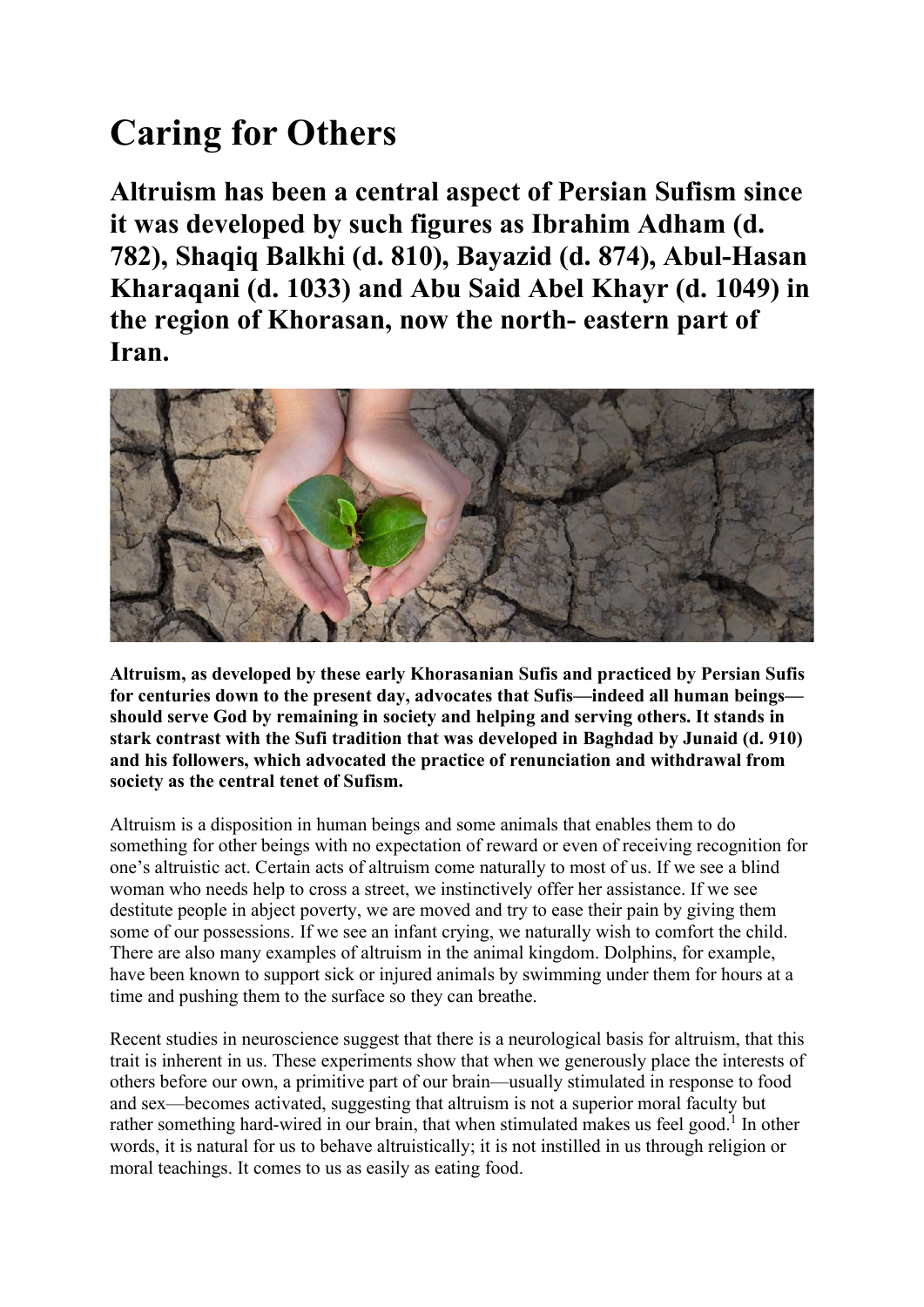Altruistic behavior is rooted in empathy, in the ability to put oneself in another's position and identify with his or her state or situation. Again, recent studies in neuroscience have shown that observing another person's emotional state activates parts of the brain that are involved in processing the same state in oneself.<sup>2</sup> Thus, when we are confronted with the pain of another person, we tend to feel pain ourselves. Research has also shown that in people suffering from certain types of psychopathology the components of neural circuits involved in empathy are impaired, causing them not to care about other people and their feelings.

If altruism and empathy are so natural and basic to our physiology, why then do we so often act selfishly, pursuing what we think is in our best interests without regard to the feelings and interests of others? What has gone wrong? No doubt a comprehensive answer to this question requires a deeper understanding of human nature through a number of disciplines, including genetics, neurophysiology, anthropology and psychology. But here I would like to venture a limited response to this question in terms of our higher cognitive functions.

Recent scientific research shows that animals and humans are more altruistic towards close members of their family and friends than towards their distant kin and non-kin.<sup>3</sup> This is because we are more able and willing to empathize with those most similar to ourselves. In particular, empathy increases with similarities in culture and living conditions.<sup>4</sup> Put another way, the more dissimilar we feel towards others, the less likely it is that we will empathize with them and treat them with generosity.

There are many factors involved in causing us to feel similar or dissimilar to others, including our family upbringing and the cultural, religious and moral values of the society in which we happen to exist. The more we are indoctrinated by ideologies and value-systems that emphasize our differences from people whose customs or beliefs differ from our own, the more likely it is that we will lack empathy for them. We will tend to perceive such people as "other," as somehow less than fully human. When we dehumanize others, we are no longer capable of empathizing with them. In the Holocaust and many other cases of genocide or mass killing, people were willing to destroy other people, even their own neighbors, without guilt or remorse because they were led to believe that their victims were so different from them that they were in fact not human beings!

If we are to survive as a species on this planet, we need to embrace views or belief systems that are inclusive of others, that emphasize the essential similarities among people rather than the differences, which we know with a moment's reflection to be superficial and insignificant in comparison. Our views of the world should reinforce our basic instincts of altruism and empathy. Take, for example, the notion of sin that is an element of many religions. Once one views a person as sinful, one creates a chasm between oneself and that person, thereby blocking the path of empathy. By contrast, consider the concept of compassion, which is an integral part of Buddhist practice. Here we are encouraged to direct our compassion equally towards all beings, without distinction, which is in complete agreement with our natural instincts of empathy and altruism.

Sufism also is known for its inclusive nature. All living creatures are essentially manifestations of one being, one reality, and therefore the entire cosmos is in essence one and the same thing—a reflection of the divine. One who experiences the unity of being will embrace all of humanity and all living things with the utmost feelings of empathy. It is in the spirit of such altruism that Kharaqani placed a sign at the entrance of his khaniqah with the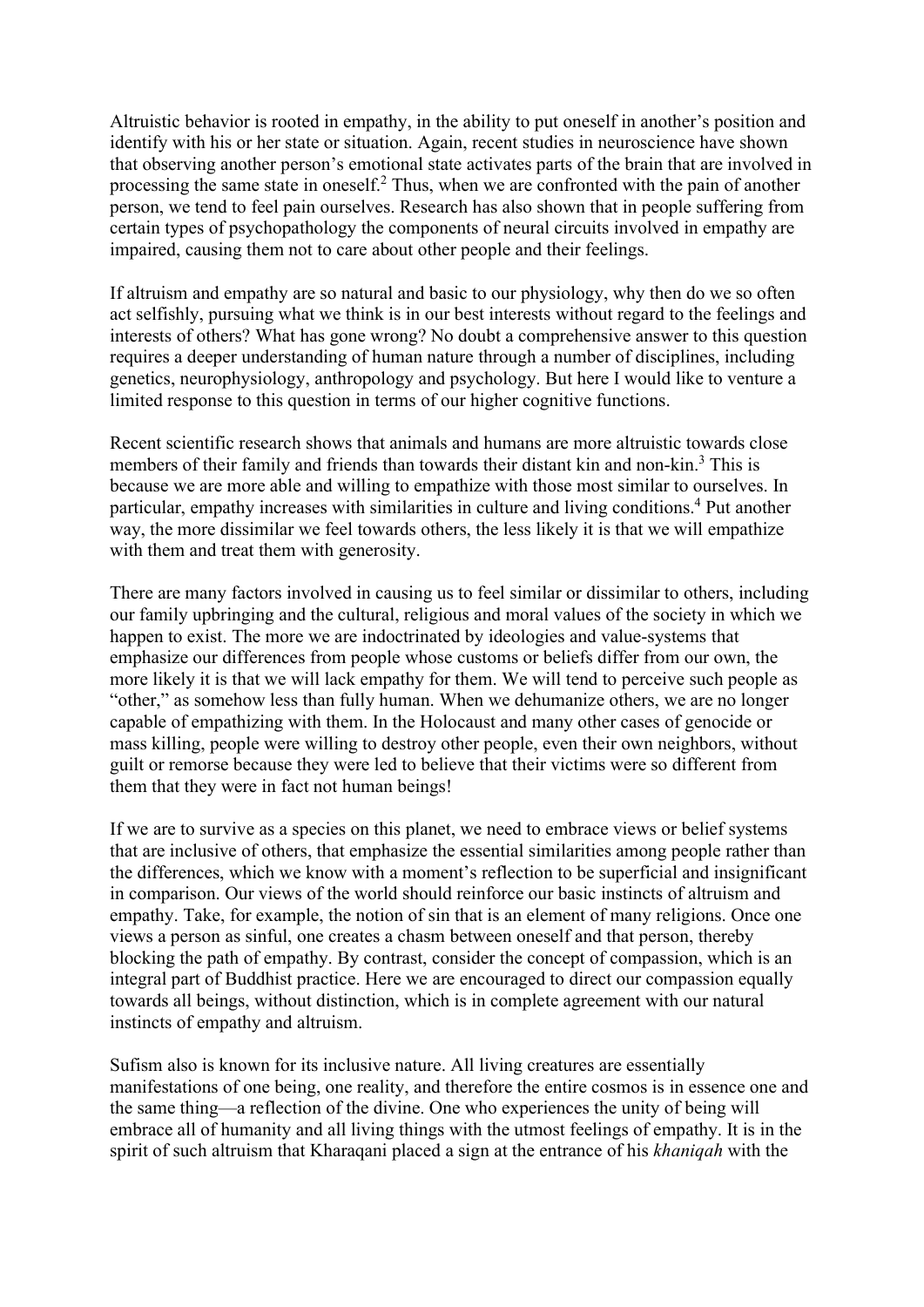following message: "Whoever comes here should be given food without being asked about their creed and religion."

The altruism practiced by the early Khorasanian Sufis went beyond the practice of altruism as I have described here. In fact it was defined in terms of caring for the welfare of others before and prior to one's own welfare and comfort, without any expectation of reward.

'Attar, one of the greatest Sufi poets (d. 1221), relates the following story about Ibrahim Adham. One day three people were performing their devotional practices in a ruined mosque. After they went to sleep, Ibrahim stood by the door of the mosque until morning. When he was asked later to explain his action, he replied that the weather was very cold and a harsh wind was blowing. Since there was no door to the mosque, he stood in the threshold to make it possible for the people inside to sleep.

Some Sufis have gone so far as to say that one's altruism is the most important disposition in reaching God. Kharaqani relates the following story to his disciples: There were two brothers, one who devoted himself completely to God and the other who dedicated himself to their mother. After a while the brother who devoted himself to God had a vision in which God tells him that his brother has reached salvation through serving their mother. He was puzzled and asked God for an explanation. "Because," God replied, "He served the needy and you served the One who has no need."

Another reason why we lose our empathy for others is our preoccupation with our problems and ourselves. When we become depressed, anxious or angry because our lives are not as we would like we lose the capacity to care about other people. We become so crippled with our own state that we have no time to *feel* others.

There are, of course, many methods to overcome such negative states, ranging from psychiatric drugs and psycho- therapy to the practice of meditation. In the Sufi tradition, however, the main remedy to cure oneself of such negative states is to actively engage in altruistic actions even when one is not inclined to do so. This enforces our natural instincts. Persistent altruism towards one's spiritual guide and other people, regardless of how one feels or what one wants for oneself, will help the spiritual traveller to rid himself or herself of negative states. This is also borne out by recent psychological studies that indicate there is strong correlation between altruism and the general well-being of an individual. People who engage in helping others suffer significantly less depression and anxiety than those who do not.<sup>5</sup> Clearly altruism plays a key factor in our psychological health.

The early Sufis of Khorasan discovered something fundamental about spirituality as well as the biology of our humanity: that the path of enlightenment converges with our basic instinct of empathy and altruism. Their discovery was as significant then as it is relevant now. With the world population increasing at an alarming rate (by the year 2050 it is estimated the world population will be nine and a half billion), and with limited resources in many poor countries, it seems inevitable that conflicts will increase throughout the world. Though we may never be able to eliminate conflict between people, we can certainly contribute to its decline by following the path of the Sufis from Khorasan.

## **NOTES**

<sup>1</sup>See, for example, Jorge Moll and Jordan Grafman. "Human Fronto-Mesolimbic Networks Guide Decisions About Charitable Donation." Proceedings of the National Academy of